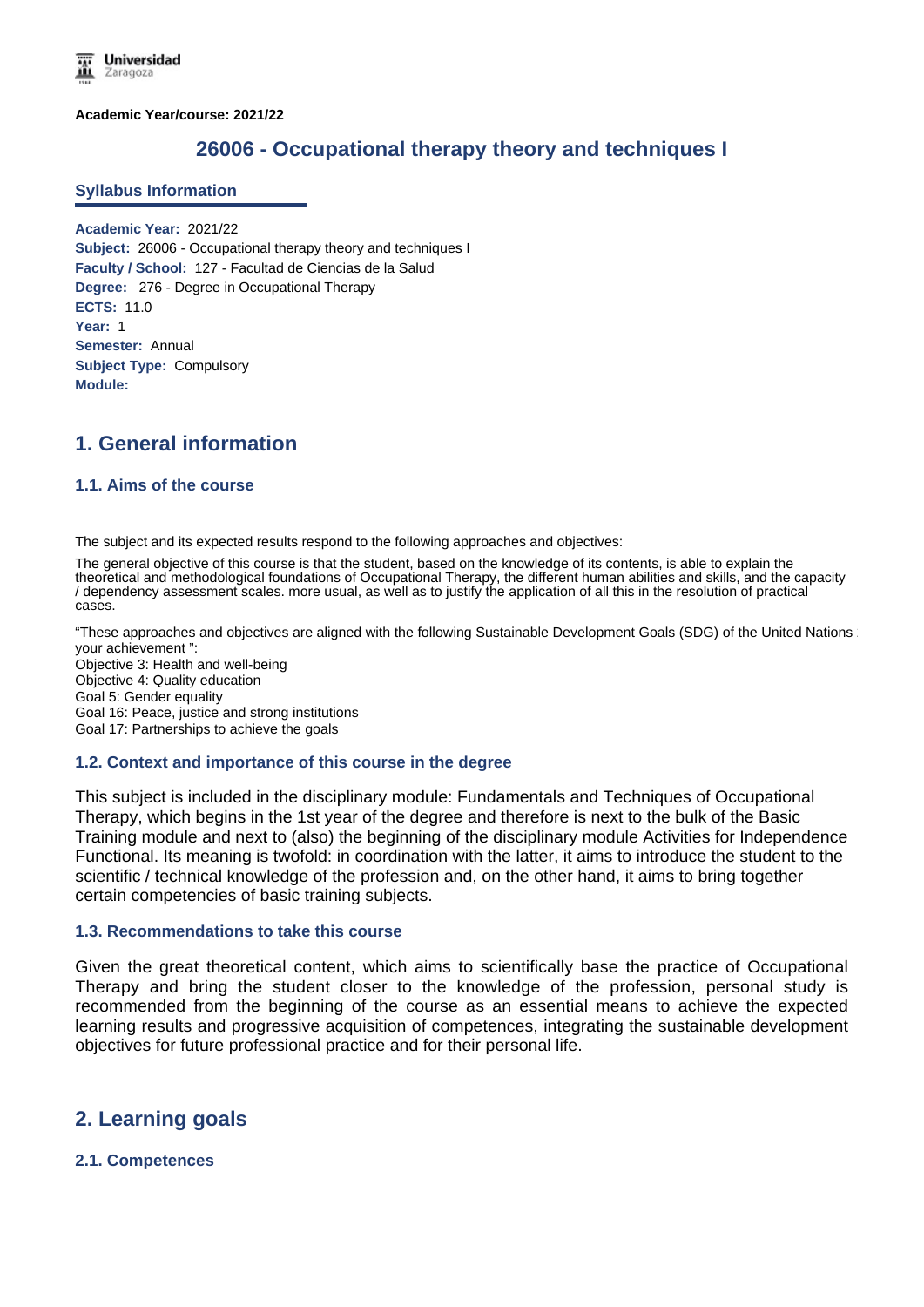According to Verification Memory:

- Apply the knowledge of the Theory and Practice of Occupational Therapy.

- Apply the knowledge of Structure and Function of the human body, Psychology, Sociology and Pedagogy within the context of Occupational Therapy

- Apply the knowledge of Physiopathology, Psychopathology, and Psychiatry within the context of Occupational Therapy.

- Apply the knowledge of Preventive Medicine and Public Health, Medical and Surgical Pathology, Pediatrics, Gerontology and Geriatrics, within the context of Occupational Therapy

- Therapeutically apply the knowledge of the Occupations and Activities of Daily Living in all Areas of Occupational Performance

- Apply the knowledge of Occupational Science within the context of Occupational Therapy.

According to CIN Order:

- Know and understand the historical background, theoretical foundations and methodological principles: philosophical aspects, theoretical frameworks, models, techniques, evaluations and evaluations of Occupational Therapy necessary to recognize and interpret the processes of occupational function-dysfunction.

- Understand the different theories of functioning, personal autonomy, functional adaptation of / to the environment, as well as the intervention models in Occupational Therapy, transferring them to daily professional practice.

- Promote health and prevent disability, acquire or recover the necessary occupational performance at each stage of the life cycle to achieve independence and autonomy in the areas of occupational performance of those people who suffer from risk situations, organic deficits, limitation in activity and participation and / or social marginalization.

- Carry out an adequate treatment, respecting the different phases and basic principles, through therapeutic occupations and based on related knowledge such as the science of occupation, in the different areas of occupational performance, analyzing the performance components and the different environments and contexts existing.

- Know, design and apply the different modalities and general intervention procedures in Occupational Therapy in their frames of reference, evaluating their effectiveness in a cooperative work environment.

## **2.2. Learning goals**

The student, to pass this subject, must demonstrate the following results ...

He is able to explain the concept, history, objectives, Models and Frameworks of Occupational Therapy for which he must know and understand the theoretical foundation of it.

It explains and differentiates human abilities and skills (manipulative, praxic-constructive, communication and interaction, adaptive and creative), habits and roles, inter / multidisciplinary team and individual and group work.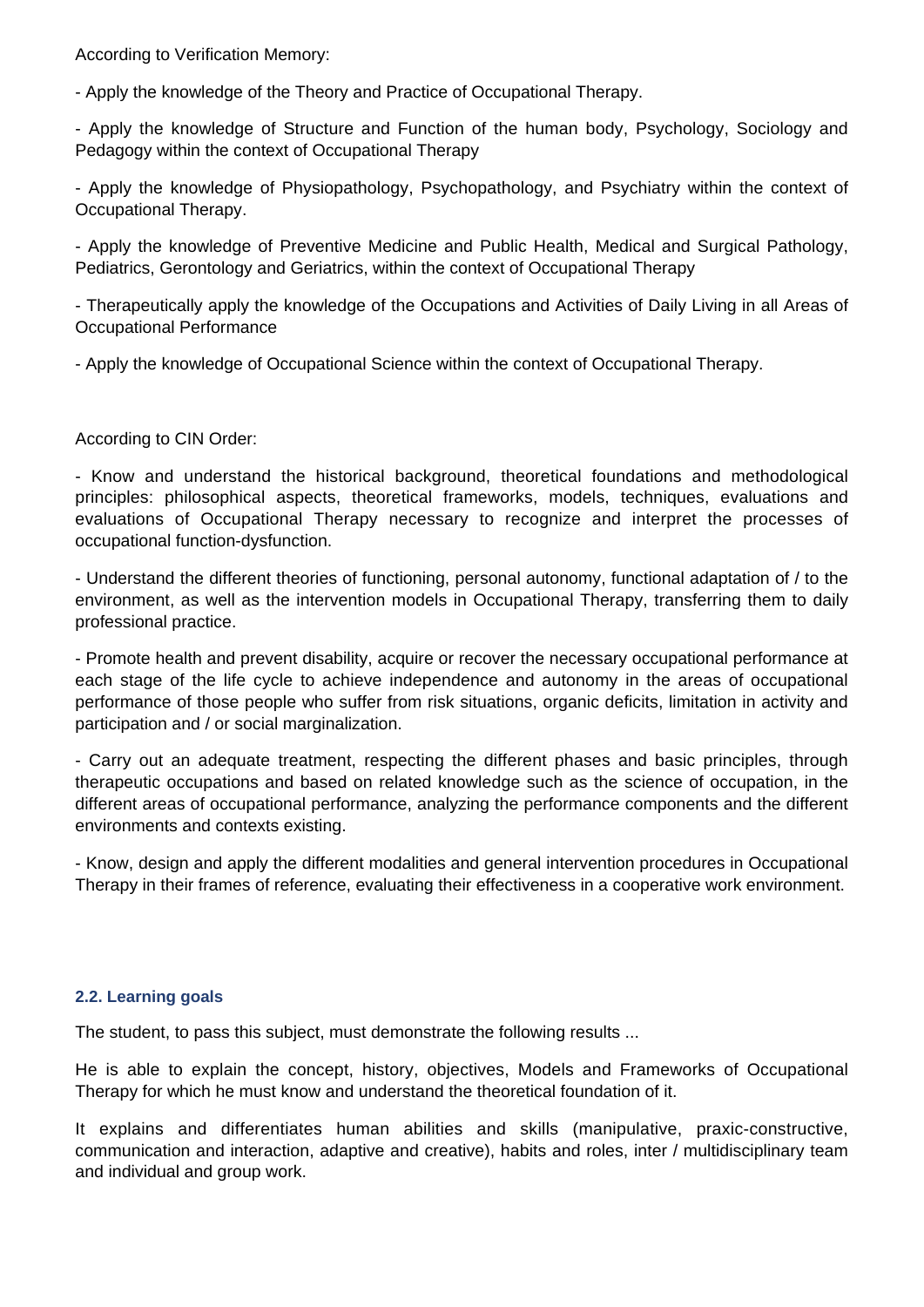Describes the characteristics and applications of the assessment of capacity / dependency, explains the most common scales and identifies their differences.

It refers the bibliography according to the Vancouver publication standards and synthesizes the information in a clear and coherent way.

Plans the resolution of practical assumptions in a small group applying the theoretical bases of the models and frames of reference, with a clear discourse and technical arguments.

## **2.3. Importance of learning goals**

They will allow the student to be more prepared to understand the theoretical and methodological foundations of Occupational Therapy with a bio-psycho-social vision of the human being and therefore, to be more able to start in the reasoned planning of professional performance in situations of physical, mental, sensory illness / disability or situation of marginalization throughout the life cycle of the person.

# **3. Assessment (1st and 2nd call)**

## **3.1. Assessment tasks (description of tasks, marking system and assessment criteria)**

The student must demonstrate that they have achieved the expected learning outcomes through the following assessment activities

A) Continuous evaluation of practices:

- Attendance (only allowed up to 20% of duly justified absences)

- Active and efficient participation. The student must demonstrate that he knows how to analyze activities identifying areas and components according to models and frames of reference of Occupational Therapy, and knows how to apply the model and the appropriate technique to detect and solve the problem of the case presented.

-Individual or small group work will be carried out, with oral presentations, and each seminar will be evaluated.

- Oral practical exam if you do not pass this continuous evaluation. If it cannot be done in person, it will be established through videoconference.

To pass the course, it is an essential requirement to pass the practical part.

B) Written theory exams:

- First partial theory exam (eliminates subject from a score of 5/10) at the end of 1st semester (January-February)

- Second partial theory exam in May for those students who have passed the first partial exam. It will mediate with the mark of the first partial exam from a score of 5/10.

- Final exam of partial theory not passed at the end of the 2nd semester (June).

These exams consist of 30 multiple choice questions, without penalty for incorrect answers. The duration of the exam will be 1 hour.

IMPORTANT: Given the health crisis caused by Sars-CoV-2, in case of not being able to take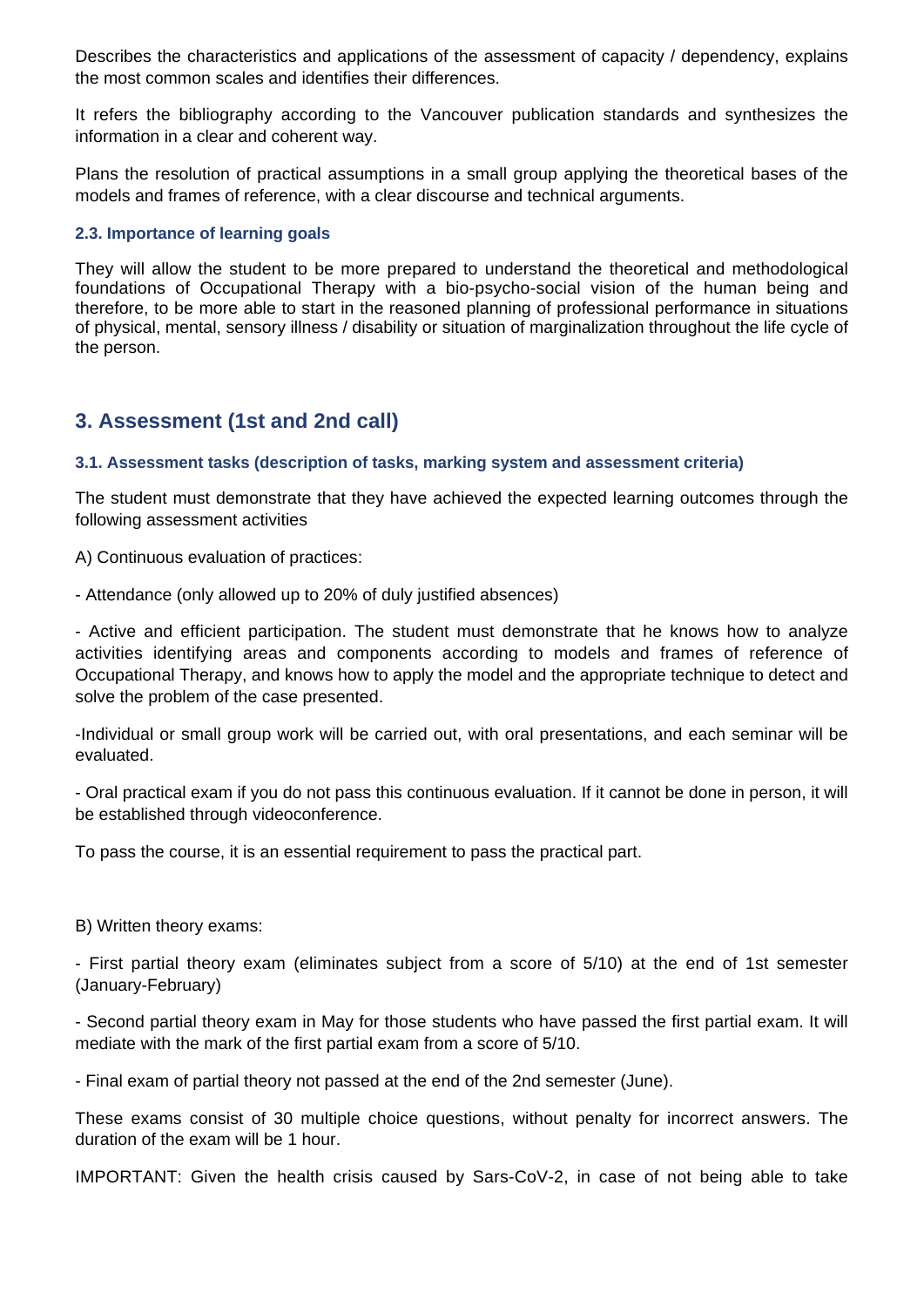face-to-face tests, the subject exams will be online through the Moodle platform, enabling an exam / questionnaire with the aforementioned characteristics.

## GRADING SYSTEM

The final grade for the course results from the following weighting:

- 25% the score of the works of practical seminars
- 75% of the theory exam / s score
- To pass the course, it is an essential requirement to pass the practical part.

# **4. Methodology, learning tasks, syllabus and resources**

## **4.1. Methodological overview**

The learning process that has been designed for this subject is based on the following:

The combination of theoretical classes in large groups, practical classes in small groups, and special importance of personal study.

## **4.2. Learning tasks**

The course includes the following learning tasks:

- **Lectures** (3.5 ECTS: 87.5 hours). Explanation and orientation for the personal study of the different contents of the course, understanding it towards the acquisition of competences and learning results. All the directivity and interaction resources will be used, as well as support in the different audiovisual supports.
- **Practice sessions** (1,5 ECTS, 22.5 hours). Training on practical cases and solving problems individually and in teams, applying the theoretical basis of the course and the exercise of communication.
- **Autonomous study** (6 ECTS). Based on the indicated activities, the student must take responsibility for the creation of structured work schedules and programs in the context of the time used for other courses. It must represent the step of motivation, fostered with the learning activities described above, to the autonomous exercise of the will.

## **4.3. Syllabus**

## **This course will address the following topics:**

## **Section I: Concept, Foundations and History of Occupational Therapy**

-Conceptual framework of Occupational Therapy.

- -Concept and definitions of Occupational Therapy.
- -The organization and use of knowledge in Occupational Therapy. Paradigms, models and frames of reference.
- -Philosophical Foundations of Occupational Therapy.

-Occupational Science.

- History of Occupational Therapy:
- \* Background, influential movements in the origin of the profession, the beginnings of Occupational Therapy as a profession.
- \* Establishment of the identity of the profession, development of Occupational Therapy

## **Section II: Models of Practice**

-Model of Adaptation through Occupation.